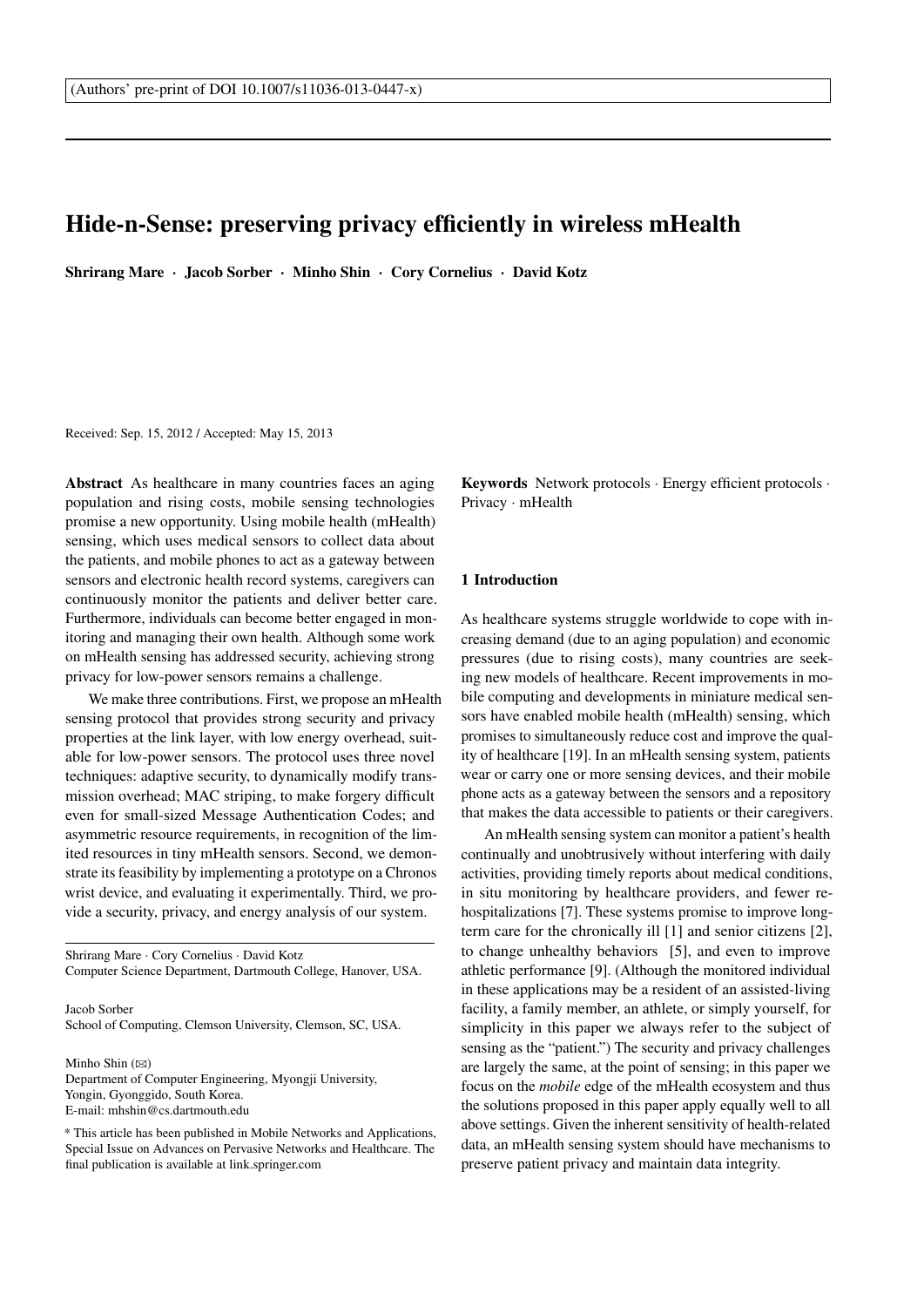To achieve the necessary security and privacy for mHealth requires one to solve four problems: securing the data in the sensor nodes, securing the data during communication between the sensors and the mobile phone, securing the data (and processing) inside the mobile phone, and securing the data inside the back-end servers. We address the third problem in another paper [\[22\]](#page-12-6), we assume tamper-resistant sensor nodes, and expect the servers to be secured by other conventional solutions.

In this paper we address the second problem at the link layer, and seek a body-area mHealth network (BAHN) protocol that provides privacy and security efficiently. To provide privacy we mask node identifiers and encrypt all headers. To improve efficiency we reduce packet overhead, which introduces integrity risks; our paper shows how to do so with reasonable integrity guarantees so that ultimately we get an efficient secure and privacy-preserving protocol. Others have proposed protocols for Wi-Fi networks that provide secure and private communication [\[3,](#page-12-7) [10,](#page-12-8) and their references], and we take inspiration from some of the earlier work, using some of their techniques. Among these, SlyFi [\[10\]](#page-12-8) is the state-of-the-art privacy preserving protocol for Wi-Fi, but it is poorly suited to the needs of low-power mHealth networks because of its large packet transmission overhead. In Wi-Fi networks with large packet sizes, these packet transmission overheads are insignificant; however, when applied to mHealth networks with much smaller packets, we show that the extra transmissions can consume enough energy to reduce a sensor's battery life by more than 50%, even at low data rates. SlyFi also requires all nodes to have realtime clocks and to stay reasonably synchronized, but not all sensors have real-time clocks, and participating in a timesynchronization protocol requires spending energy on extra wireless transmissions.

In this paper we make three contributions. First, we propose Hide-n-Sense (HnS), a wireless protocol that provides strong security and privacy properties at link layer for mHealth sensing with low energy overhead for the sensors. We use three novel techniques to improve energy efficiency: (1) adaptive protocol overhead to balance security and efficiency, (2) MAC striping to make the protocol strongly resistant against selective forgery for small-sized message authentication codes (MACs), and (3) asymmetric energy requirements among the communicating devices. We demonstrate these techniques using an adaptation of SlyFi; however, these techniques can be applied to other protocols to make them energy-efficient while maintaining their security and privacy properties. Second, we implemented a prototype of the HnS protocol on TI's eZ430 Chronos wireless device, and we demonstrate experimentally that the protocol is feasible on low-powered devices. Third, we provide a security, privacy, and energy analysis of our protocol.

## 2 Security model

In this section we give an overview of the system architecture, define our threat model and adversary model, identify our security goals, and list trust assumptions.

## 2.1 System model

Whether for remote-patient monitoring or for personal health management, in a typical mHealth-sensing system the patient carries some sort of *mobile node* (MN), most likely a mobile phone, that acts as a gateway between a body-area network of *sensor nodes* (SN) and the Internet. Although an MN may include embedded sensors, in the context of this paper we are concerned with external sensors used/worn by the patient. The SNs collect data at the instruction of the MN, and send the data to the MN, which may process or aggregate the information before presenting it to the patient (locally) or forwarding it via the Internet to a remote back-end server for use by a remote consumer (health provider, caregiver, researcher) or for their own later use.

As context for our design, and the basis of our security analysis in Section [4,](#page-6-0) we first detail our underlying assumptions.

*System assumptions.* We make the following assumptions about hardware and software capabilities of the MN and SN.

- S1. *Crypto.* Each SN has the cryptographic capabilities needed for message confidentiality and authenticity; that is, each SN has enough resources to support cryptographic primitives (e.g., AES, SHA-1) either in software or hardware.
- S2. *Platform.* The MN is a general-purpose mobile platform, such as a smart phone, with a short-range wireless interface for body-area communication with the SNs (e.g., Bluetooth or Zigbee) and an optional long-range wireless interface for Internet communication (e.g., Wi-Fi or 3G).
- <span id="page-1-0"></span>S3. *Out-of-band (OOB) channel.* There exists a secure channel between the MN and each SN, which can be used for exchanging secret keys during the pairing process. The OOB channel can leverage one of many different available pairing methods [\[12\]](#page-12-9).
- 2.2 Adversary and threat model

We assume a powerful adversary that has the following capabilities:

- <span id="page-1-1"></span>A1. *Full access to the wireless channel.* The adversary can *observe, inject, modify* or *disrupt* any message transmitted over the wireless channel between MN and SN.
- A2. *No access to out-of-band channel.* The adversary has no access to the out-of-band channel ([S3](#page-1-0)) used by the MN and the SN for the pairing operations.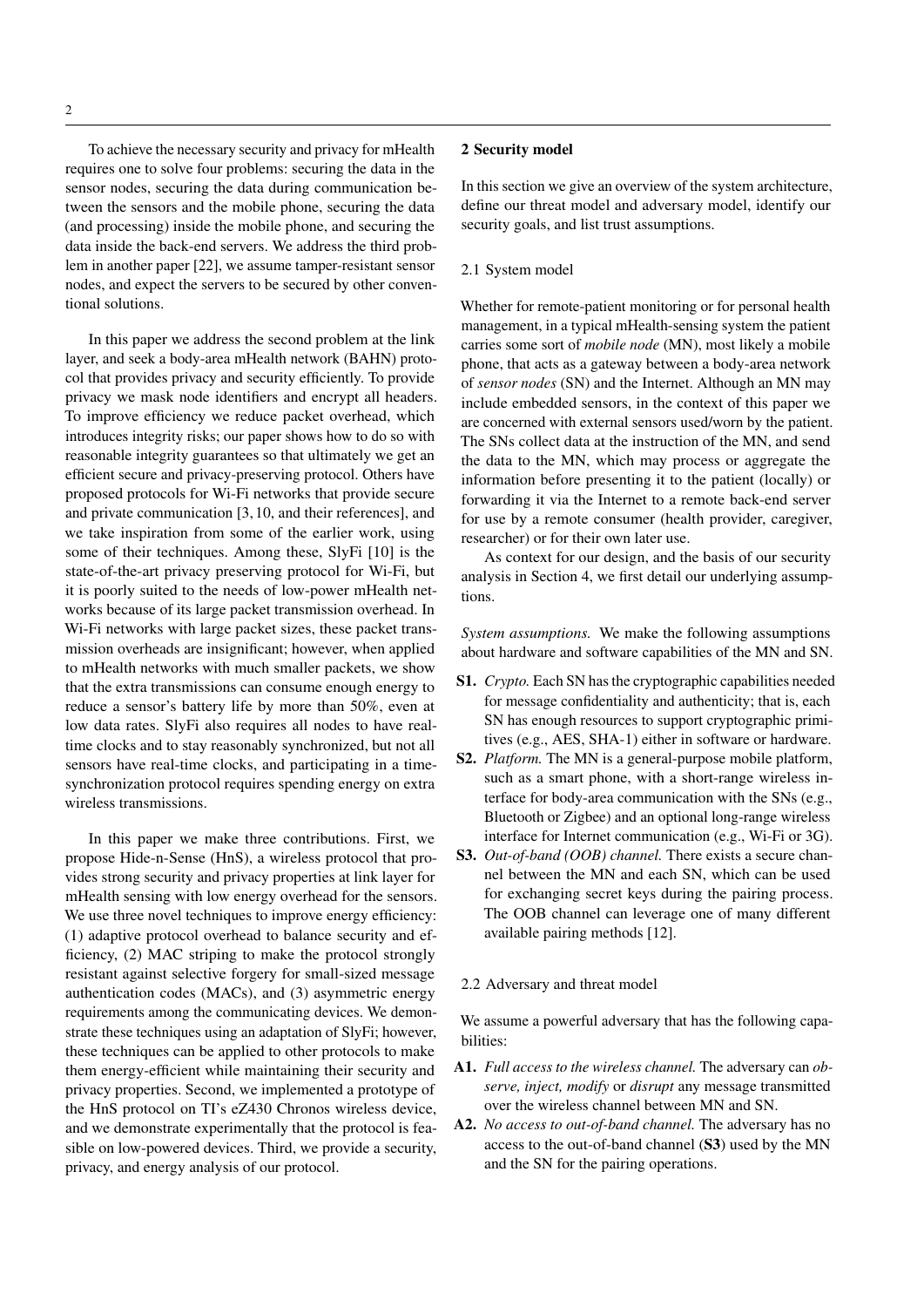- A3. *Computationally bounded.* The adversary is not able to break cryptographic primitives, like AES and SHA-1.
- A4. *No compromise of MN or SN.* The adversary does not have the ability to compromise either the software or hardware of the MN or the SN (at least, without it being immediately evident to the patient). We realize that this assumption may be difficult to achieve. We address MN security in another work [\[22\]](#page-12-6); in this paper, we assume the SN packaging is sealed or otherwise tamper-resistant. Thus, for the purpose of this paper the adversary cannot discover the secret keys by compromising the MN or SN.
- A5. *Local adversary.* The adversary does not compromise any of the back-end services. If the adversary has access to the back-end services, he can get access to the patient's sensitive data, defeating the purpose of a secure wireless body-area mHealth network (BAHN) protocol.

These assumptions begin to define the scope of our solution: we propose an energy-efficient protocol that provides security and privacy at the link layer; we leave physical-layer attacks to other physical-layer solutions.

Given the capabilities of the adversary, we focus on the SP3. *Data integrity and authenticity.* A node should be able to following threats. For a more thorough treatment of privacyrelated threats to mHealth, see our survey [\[4\]](#page-12-10) and paper [\[11\]](#page-12-11).

- <span id="page-2-1"></span>T1. *Threat to privacy:* The adversary wants to learn sensitive information about the patient, such as medical conditions (e.g., disease or treatment type), sensing situation (e.g., types or number of sensors), or other personal information deemed private (e.g., location or activity). For this threat, the adversary tries to eavesdrop on the SN-MN communication in order to discover sensitive information from the messages (if available in cleartext), or by linking communication to/from a node and applying trafficanalysis techniques [\[23\]](#page-12-12). To address this threat a protocol should provide unlinkability and anonymity, which is one of our security and privacy goals ([SP1](#page-2-0)).
- <span id="page-2-2"></span>T2. *Threat to data integrity and authenticity:* The adversary wants to cause the MN to accept incorrect, invalid, or duplicate data, by either *forging* a message that looks legitimate to the MN, *tampering* with a legitimate message from the SN, or *replaying* a previously sent message.
- <span id="page-2-3"></span>T3. *Threat of resource exhaustion attack:* The adversary wants to exhaust the MN's or the SN's battery to prevent them from collecting the victim's medical data. For this threat, the adversary may send the MN or the SN invalid messages, forcing them to consume power to receive, process, and discard the messages.

#### <span id="page-2-4"></span>2.3 Security and privacy goals

We must be precise in defining the set of properties that an mHealth-sensing system should achieve; the following set of goals directly address the set of threats defined above. We first

list the security properties that are essential to protect security and privacy in MN-SN communications; these properties define our design goals. Unless otherwise specified, the term 'node' refers to both the MN and the SN.

<span id="page-2-0"></span>SP1. *Node anonymity.* The protocol should not reveal information about the nodes to an (active or passive) observer (addressing [T1](#page-2-1)). To preserve node anonymity, transmissions to/from a node must be *unlinkable*; that is, given two transmissions, the adversary should not be able to tell whether they are to/from the same node.

The HnS protocol provides weak unlinkability; that is, given two messages the adversary cannot tell whether they are from/to the same node using *only the content of the messages*. To achieve strong unlinkability, a protocol must also prevent an adversary from linking messages to nodes via traffic analysis. HnS does not provide strong unlinkability; in Section [6](#page-10-0) we discuss this further.

- <span id="page-2-5"></span>SP2. *Data confidentiality.* The protocol should not reveal any information about the message content to an observer – active or passive (addressing [T1](#page-2-1)).
- <span id="page-2-6"></span>verify that a received message was generated by the node that claims to have generated it, and that the message was not modified in transit (addressing [T2](#page-2-2)).
- <span id="page-2-7"></span>SP4. *Data freshness.* A node should be able to ignore any duplicate or out-of-order messages. If a node receives such a message, it should discard it (addressing [T2](#page-2-2)).
- <span id="page-2-8"></span>SP5. *Efficient message filtering.* The MN and the SN should be able to ignore messages that are not for them, quickly and with minimum energy expenditure (addressing [T3](#page-2-3)).

#### 2.4 Trust model

Any trustworthy system is built on certain assumptions about who trusts whom to do what. We outline our assumptions about the three types of principals – manufacturer, health provider, and patient – in our system. A manufacturer is an entity that produces the sensors or mobile nodes, and distributes them to the health provider and the patient. A patient is a person that uses sensors (obtained either directly from a manufacturer or from a health provider) to get information about his or her own health. The patient can choose to forward this information to a healthcare provider for consultation or use it for self-monitoring. A healthcare provider is an entity that provides health services to the patient, including providing and configuring sensors, monitoring the resulting data, and providing health advice or treatment.

TR1. The patient and the healthcare provider trust the SN manufacturer to produce calibrated sensors that operate correctly, so that the patient and the health provider can trust the sensor to provide the right reading.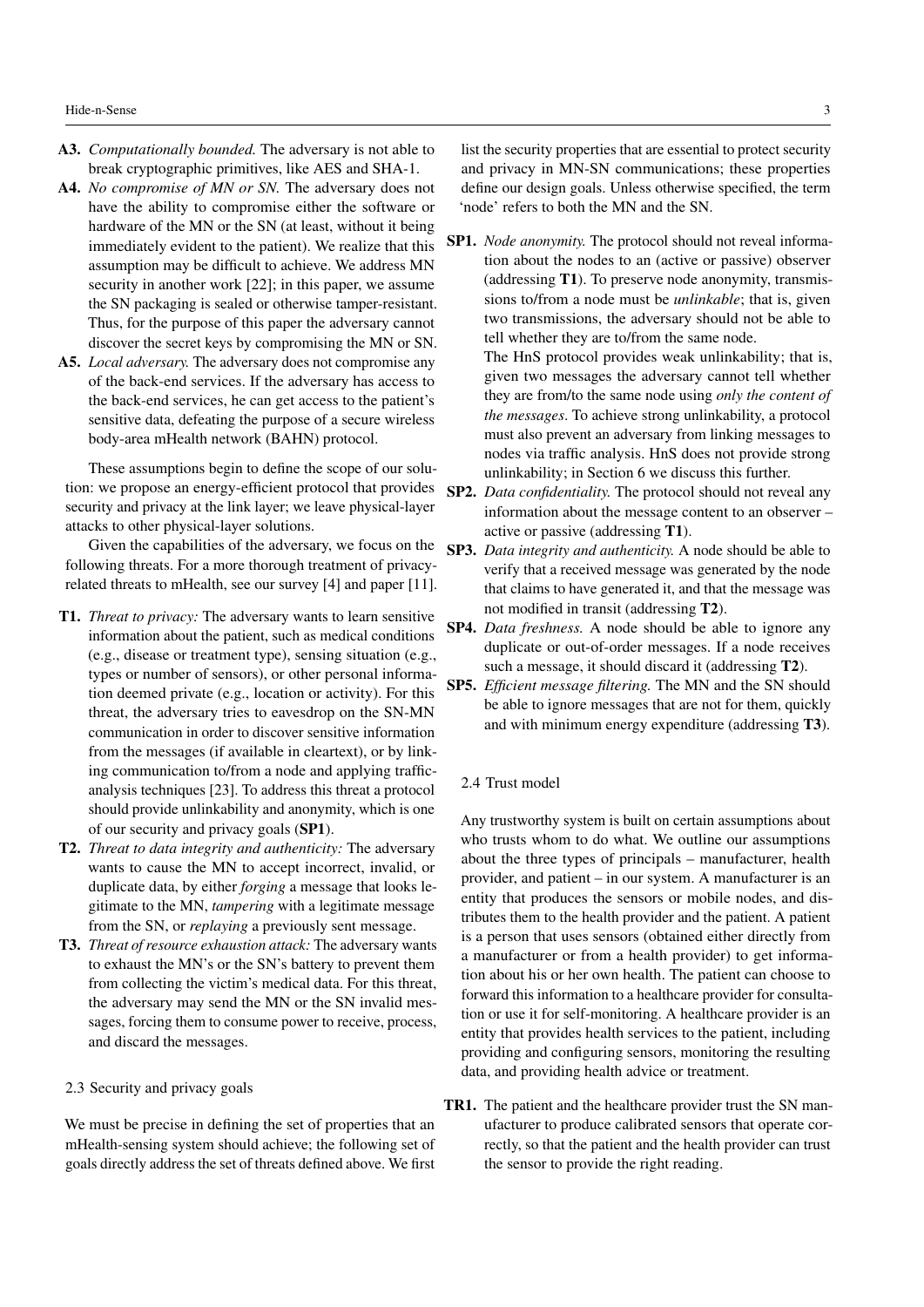- TR2. The patient and the healthcare provider trust the MN and HnS manufacturers to write correct software; thus, they protect confidentiality and integrity according to the above goals.
- TR3. The patient trusts the healthcare provider not to disclose the sensor data to unauthorized parties.

The manufacturer has no stake in the system, so the manufacturer assumes nothing about other principals.

## 3 Hide-n-Sense

We begin with a brief use case of a patient using the Hide-n-Sense (HnS) protocol to secure communication of her BASN. The patient obtains a new SN and wishes to use it with her MN. She *pairs* the SN and the MN, using one of the many available secure pairing methods [\[12\]](#page-12-9), allowing them to authenticate each other and share three secret keys used for discovery  $(k_d^h, k_d^p, k_d^m)$ , a threshold for consecutive failed discovery attempts  $(w_d)$ , and a nonce  $(N)$ . Later, when she wears the SN, the SN automatically discovers the MN (which she routinely carries) using the HnS discovery protocol, and the two nodes establish a secure session by sharing three more secret keys. Then the SN securely uploads the sensed data to the MN, using the HnS session protocol, until the patient removes her SN.

#### 3.1 HnS discovery

Once two nodes are paired, they do not necessarily remain in radio contact. To communicate, the nodes must first use a discovery protocol to detect that they are in radio range. Most discovery protocols, however, reveal the identity of the seeker (or the nodes being sought), violating **[SP1](#page-2-0)**.

The HnS discovery protocol is an adaptation of *Tryst* from the SlyFi protocol, with two important differences: (1) the SN does not have to update its address table (see discussion below), and (2) the SN and MN do not need to maintain synchronized clocks for discovery. These changes shift computational burden from the resource-constrained SN to the more powerful MN, and remove an unnecessary constraint (time synchronization), which increases the variety of SNs that can be used and makes HnS more robust.

By design, we allow only the SN to initiate discovery. There are two reasons for this choice. First, it can turn off its radio when not in use, and save energy. Second, to filter incoming messages, we show below that a node must maintain a hash table of expected headers; if the SN does not anticipate receiving a message (without it having initiated the communication), the SN does not have to maintain any hash table, and thus, it can save memory and computation.

<span id="page-3-1"></span>

| Header               |          | MAC.                 |
|----------------------|----------|----------------------|
| $\mathcal{H}_d(i_d)$ | Payload  | $\mathcal{M}_d(i_d)$ |
| 128 bits             | Variable | 128 bits             |

<span id="page-3-0"></span>**Fig. 1** Format of the  $i_d^{th}$  discovery message

Figure [1](#page-3-0) shows the discovery format of a discovery message. The header, payload, and message authentication code (MAC) for a discovery message are generated using

$$
\mathcal{H}_d(i_d) = \text{AES}_{k_d} (N + i_d)
$$
  
\n
$$
Payload = \text{AES-CTR}_{i_d, k_d} (data)
$$
 (1)  
\n
$$
\mathcal{M}_d(i_d) = \text{AES-CMAC}_{k_d} (\mathcal{H}_d(i_d) || Payload)
$$

where  $\mathcal{H}_d$  and  $\mathcal{M}_d$  represent the header and MAC of a discovery message (the subscript  $d$ , denotes a discovery variable);  $i_d$  is the discovery message number;  $k_d^h$ ,  $k_d^p$ ,  $k_d^m$  are the keys shared during pairing (note the superscripts  $h, p, m; k_d^h$  is used to encrypt the header,  $k_d^p$  is used to encrypt the payload, and  $k_d^m$  to generate the MAC); and N is the nonce, also shared during pairing. (Table [1](#page-4-0) shows a list of important notations used in the paper.) The discovery message number  $i_d$  is used as a nonce in the CTR mode to generate the key stream that is used to encrypt the payload; that is, the first payload block is encrypted with the key generated using  $\text{AES}_{k_d}^{\{v\}}(i_d||1)$ , the second block is encrypted with the key generated using  $\text{AES}_{k_d}^{\{p\}}(i_d||2)$ , and so on. We chose CTR mode because it produces cipher text of same size as the plaintext, a desired property in low-power mHealth networks, since transmission consumes a lot of energy.

The MN maintains a hash table with  $w_d$  future discovery headers; that is, it maintains headers from  $\mathcal{H}_d(i_d + 1)$  to  $\mathcal{H}_d(i_d + w_d)$ . The MN filters incoming messages (i.e., determines whether the received message was sent by the SN) by doing a hash-table lookup on the header of the received message.

The HnS discovery protocol works as follows:

- 1. When the SN needs to discover the MN, it generates (using Equation [1\)](#page-3-1) and sends a discovery message, say the  $i_d^{th}$  discovery message. The data in the payload does not matter here; it can be application-related data (e.g., sensor status) or it may be empty.
- 2. MN replies with the  $(i_d + 1)^{th}$  discovery message. The payload contains session keys ( $k_s^h$ ,  $k_s^p$ ,  $k_s^m$ ,  $k_s^x$ ), session message-loss threshold  $(w_s)$ , and the length of header and MAC  $(h_0, m_0)$  for session messages. The MN uses a different session key for each SN;  $w_s$  and  $(h_0, m_0)$  are same for all SNs in a BASN, and are set by the MN. The MN updates its hash table: it removes old headers (i.e., headers up through  $i_d + 1$ ) from the hash table, and adds future discovery message headers, such that the number of headers in the address table remains  $w_d$ ; the  $MN$  also adds  $w_s$  future session headers and removes all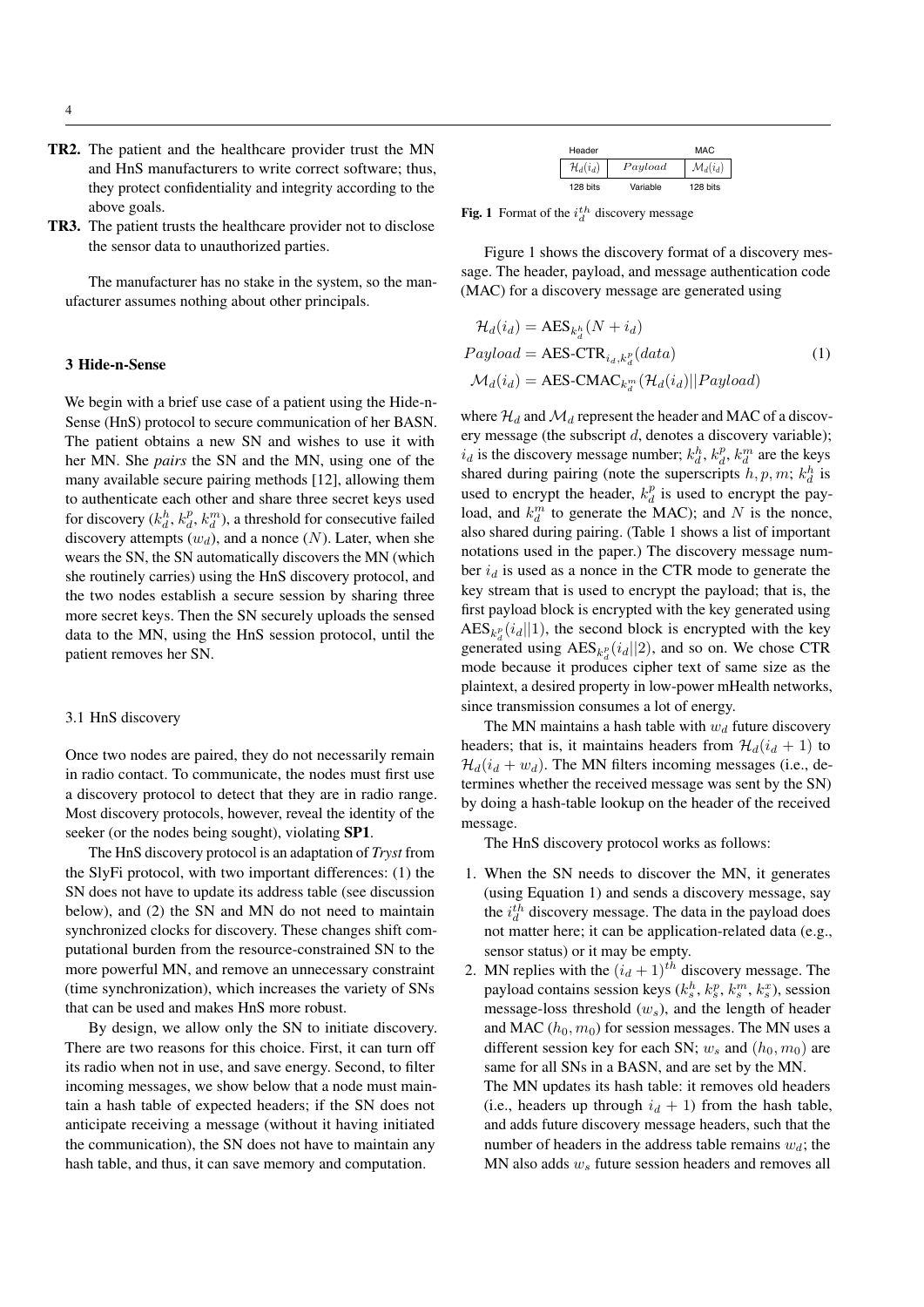<span id="page-4-0"></span>Table 1 Important notations used in the paper

| Notation                                | Description                                             |
|-----------------------------------------|---------------------------------------------------------|
| $\overline{k^h,k^p}$                    | keys to encrypt header and payload, respectively        |
| $k^m$                                   | key used to generate MAC                                |
|                                         | $km$ for discovery and session packets, respectively    |
| $\substack{k_d^m, k_s^m\\k_s^h, k_s^p}$ | keys to encrypt session packet header and payload       |
| $k_d^h, k_d^p$                          | keys to encrypt discovery packet header and payload     |
| $k_s^{\tilde{x}}$                       | key to generate random sequence (in MAC striping)       |
| $w_d$                                   | max, number of allowed failed discovery attempts        |
| $w_{s}$                                 | max, number of allowed session packet loss              |
| $i_d, i_s$                              | discovery and session message numbers, respectively     |
| $\mathcal{H}_d$ , $\mathcal{M}_d$       | discovery packet header and MAC                         |
| $\mathcal{H}_s, \mathcal{M}_s$          | session packet header and MAC                           |
| h, m                                    | length of header and MAC in a packet                    |
| T                                       | duration of a time period in SN's lifespan              |
| $\rho$                                  | max. allowed successful forgery probability during $T$  |
| β                                       | successful forgery prob. threshold during SN's lifespan |

session headers from an old session, if any. At this point, a secure session is established from the MN's perspective.

3. After sending a discovery message, the SN waits for incoming messages. If the received message is from the MN (i.e., the message header matches  $\mathcal{H}_d(i_d + 1)$ ) and if the message is authentic (i.e., MAC verification is successful), the SN decrypts the payload, and saves the data (i.e., keys and other parameters). At this point, a secure session is established from the SN's perspective. It records internally the number  $i_d + 2$  for use in a future discovery message. If the SN does not receive a reply from the MN, for a pre-determined period, it gives up and turns off its radio. In our implementation, the SN will retry twice before giving up.

# 3.2 HnS session protocol

The HnS session protocol is used to secure the sensor data that the SN sends to the MN. A session begins after a successful conclusion of the discovery protocol, and it ends if the SN loses  $w_s$  consecutive session messages (a message is considered lost if the SN does not receive an ACK for it from the MN, within the ACK timeout period, as defined by the underlying medium-access control protocol).

In the session protocol (as in the discovery protocol) we allow only the SN to initiate the communication (again, to save energy and memory at the SN). This design works well for a BAHN, where most of the communication is from the SN to the MN (i.e., sensor data), with the MN occasionally sending control commands to the SN. The message filtering mechanism at the MN is similar to the discovery protocol.



<span id="page-4-1"></span>Fig. 2 Session message format (for illustration we show 8-bit MAC): a) Before MAC striping, b) After MAC striping (one shaded rectangle represents one MAC bit)

Figure [2](#page-4-1) shows the session message format. The header, payload, and MAC for the  $i_s^{th}$  message are generated by

$$
\mathcal{H}(i_s) = \text{AES}_{k_s^h}(i_s)
$$
  
\n
$$
Payload = \text{AES-CTR}_{i_s, k_s^p}(data)
$$
  
\n
$$
\mathcal{M}(i_s) = \text{AES-CMAC}_{k_s^m}(\mathcal{H}(i_s)||Payload)
$$
  
\n
$$
\mathcal{H}_s(i_s) = \text{MSB}_h(\mathcal{H}(i_s)); \quad \mathcal{M}_s(i_s) = \text{MSB}_m(\mathcal{M}(i_s))
$$

where  $\mathcal{H}_s$  and  $\mathcal{M}_s$  represent the header and MAC of a session message;  $k_s^h$ ,  $k_s^p$ ,  $k_s^m$  are the session keys shared during discovery (the subscript s denotes a session variable);  $i<sub>s</sub>$  is the session message number, and  $(h, m)$  represent the length of header and MAC (at the beginning of a session,  $h = h_0, m = m_0$ , where  $(h_0, m_0)$  were shared during discovery). Again, similar to discovery protocol, HnS uses  $i_s$  as a nonce for generating the key stream in the CTR mode to encrypt the payload. Note that the actual bits sent as header and MAC are the  $h$  and  $m$  most significant bits (MSB) of  $H$  and  $M$ , respectively (as shown in Figure [2a](#page-4-1)). The actual session message that is transmitted is shown in Figure [2b](#page-4-1), which is generated after MAC striping the message shown in Figure [2a](#page-4-1); we describe the MAC striping technique next.

Unlike discovery messages, session messages are transmitted frequently, so we wish to keep the session message overhead (size of header and MAC) as small as possible. However, reducing the size of header and MAC also decreases the protocol's resistance to forgery. So, to reduce the message overhead while maintaining reasonable security, we propose two techniques: *MAC striping* (to make the session protocol resistant against selective forgery, even for small MAC sizes), and *adaptive security* (to dynamically change message overhead to maintain security against existential forgery).

#### *3.2.1 MAC striping*

MAC striping provides strong resistance against selective forgery. In selective forgery the adversary tries to forge a message with a chosen payload. For the adversary to forge a message of format shown in Figure [2a](#page-4-1), with a chosen ciphertext payload, requires work proportional to  $2^{h+m}$  (he needs to guess the correct h-bit header and m-bit MAC).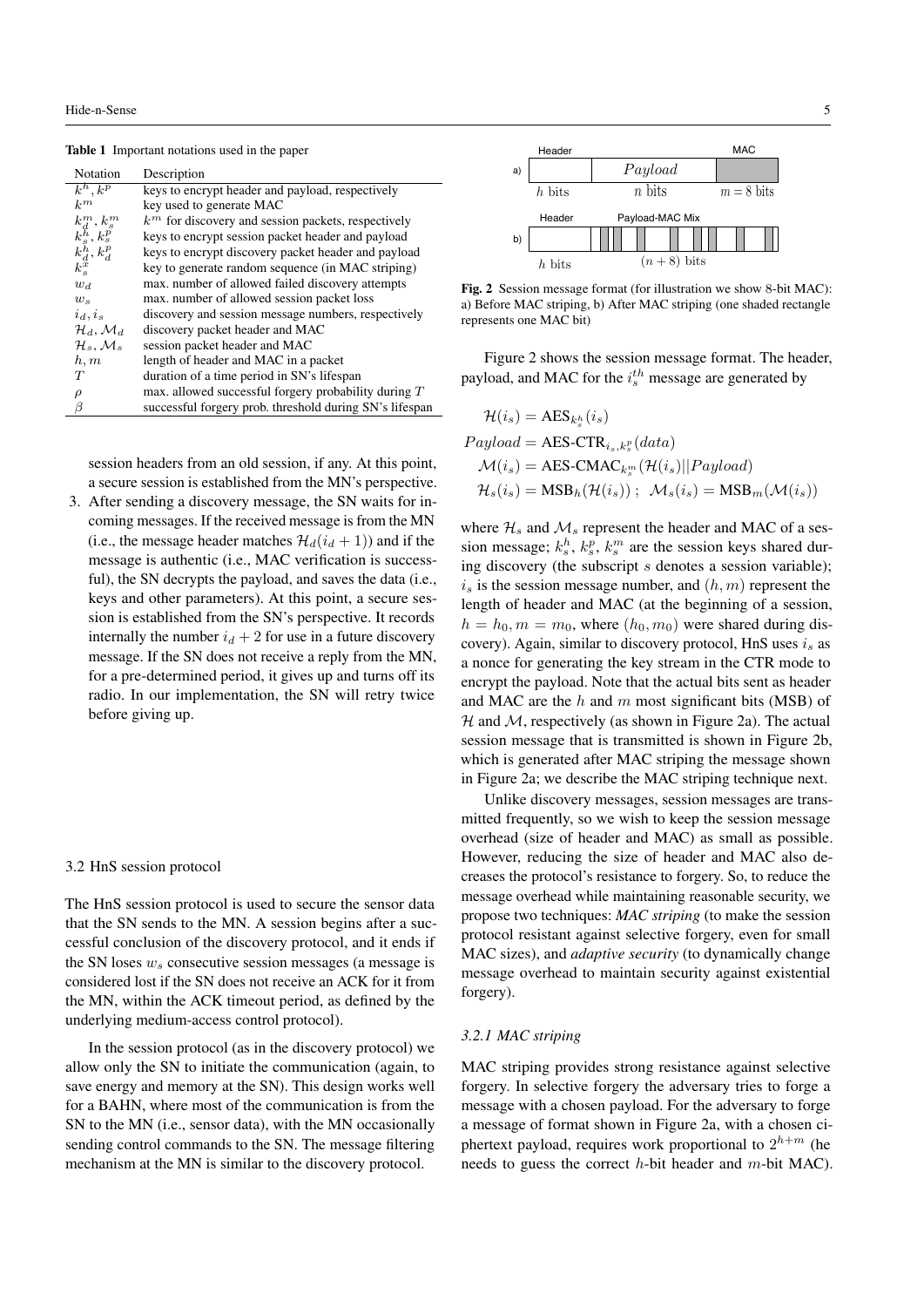However, an adversary may intercept<sup>[1](#page-5-0)</sup> a message  $(A1)$  $(A1)$  $(A1)$  to discover a valid header, and thereby reduce the work to  $2^m$ . MAC striping changes the message format slightly (as shown in Figure [2b](#page-4-1)), which makes the protocol strongly resistant against selective forgery, even with a small MAC. The MAC bits are interspersed in the payload at different offsets, represented by shaded rectangles in Figure [2b](#page-4-1). These bit locations are different for each message, based on a pseudorandom sequence generator function f:

<span id="page-5-2"></span>
$$
\langle x_0, x_1, \dots, x_m \rangle = f(k_s^x, i_s, n, m), \tag{2}
$$

where  $x_i \, \left( \leq n \right)$  is the randomly-chosen offset for the  $i^{th}$ most significant bit of  $\mathcal{M}_s(i_s)$ ,  $k_s^x$  is the key that was shared during discovery,  $i_s$  is the session message number, n is size of the payload, and  $m$  is size of the MAC. Note that these offsets are chosen at random by the MN and the SN independently. We used the AES encryption algorithm as a secure pseudorandom number generator; thus, the adversary cannot guess the offsets of MAC bits better than random guess.

When a node (SN or MN) receives a session message (it will be of format Figure [2b](#page-4-1)) with a valid header, the node computes the pseudorandom sequence  $\langle x_0, x_1, \ldots, x_m \rangle$ , and separates the MAC bits from the payload (to recover a message of the format in Figure [2a](#page-4-1)).

#### <span id="page-5-3"></span>*3.2.2 Adaptive security*

In wireless protocols the receiver node uses the header to filter incoming messages (that is, to determine whether the incoming message is addressed to this node), and it uses the  $MAC \mathcal{M}$  to verify whether the received message is authentic. The overhead (header and MAC) in these protocols is usually fixed, and for strong security, the protocols choose long header and long MAC. However, a node is not always in a hostile environment, so using large overhead all the time is unnecessary. In many mobile devices, the transmission is expensive (energy-wise), so a low-power sensor should minimize transmission overhead.

Adaptive security provides strong security when it is required (e.g., when a network is under attack), but saves energy, at both the sender and receiver, when it is not. In HnS, the nodes dynamically increase the size of the header and/or MAC sent in the message if MN detects the presence of an adversary who is trying to forge a message; otherwise, the nodes use a short header and MAC. In our illustration, the nodes dynamically change the MAC size, keeping header size constant; in Section [6,](#page-10-0) we discuss when it would be beneficial to change header size too.



<span id="page-5-1"></span>Fig. 3 Adaptive security at work ( $D = data$ ,  $A = ack$ ,  $R = reissue$ )

*Adaptive security: How to adapt.* Consider a simple BAHN with a set of sensor nodes (SNs), and a mobile node (MN, e.g., a smartphone). The MN chooses the header and MAC sizes to be used by all the SNs in the BAHN, and shares them with each SN during the discovery process. When the MN decides that it needs to change the MAC size, it notifies the SNs by sending a *reissue* message. During this adaptive process, the MN ensures that communication is not disrupted due to inconsistency in message overhead sizes.

The MN maintains a set  $\sigma$  of MAC sizes: the current MAC size (which the SN should use), and the old MAC size (which the SN might be using). When the MN receives a message, it parses the message to get the header, and verifies the MAC using the current MAC size from  $\sigma$ . If the message header is valid, but the message MAC is wrong, the MN will verify the MAC using the old MAC size from  $\sigma$ . This ensures that the MN can receive messages sent by the SN, in case the SN is using old MAC size. If the SN is using the old MAC size, the MN will send a *reissue* message with the new MAC size. Once the MN knows that the SN has successfully adapted to the current MAC size (i.e., when it receives a message from SN with the current MAC size), it removes the old MAC size from  $\sigma$ . Figure [3](#page-5-1) shows how the MN and the SN adapt the MAC size: initially they are using  $m_0$ . At time  $t_1$ , MN decides to use  $m_1$ , but SN is still using  $m_0$ , and so MN issues a *reissue* command message telling SN to use  $m_1$ , and when MN receives a message from SN with  $m_1$  MAC size, it removes  $m_0$  from  $\sigma$ . This approach generalizes to multiple SNs ( $\sigma$  may contain an old m for each SN) and to header-size reductions ( $\sigma$  contains  $(h, m)$  pairs).

*Adaptive security: When to adapt.* The MN decides when the BAHN must adapt to new header and MAC sizes; the decision on *when* to adapt can be based on many factors, such as application requirements, upper bound on security against forgery, and network bandwidth optimization. Below we give an example of how the MN adapts based on a *success probability threshold*, an upper bound on security against forgery. We discuss the parameters involved in this adaptation in Section [6.](#page-10-1)

The MN uses the header to filter incoming messages. When the header of the incoming message is valid (i.e., the

<span id="page-5-0"></span><sup>&</sup>lt;sup>1</sup> To intercept a message, the adversary captures the message header when it is being transmitted, and then disrupts some bits in the payload or the MAC so that the receiver discards the message because it will fail the MAC verification process.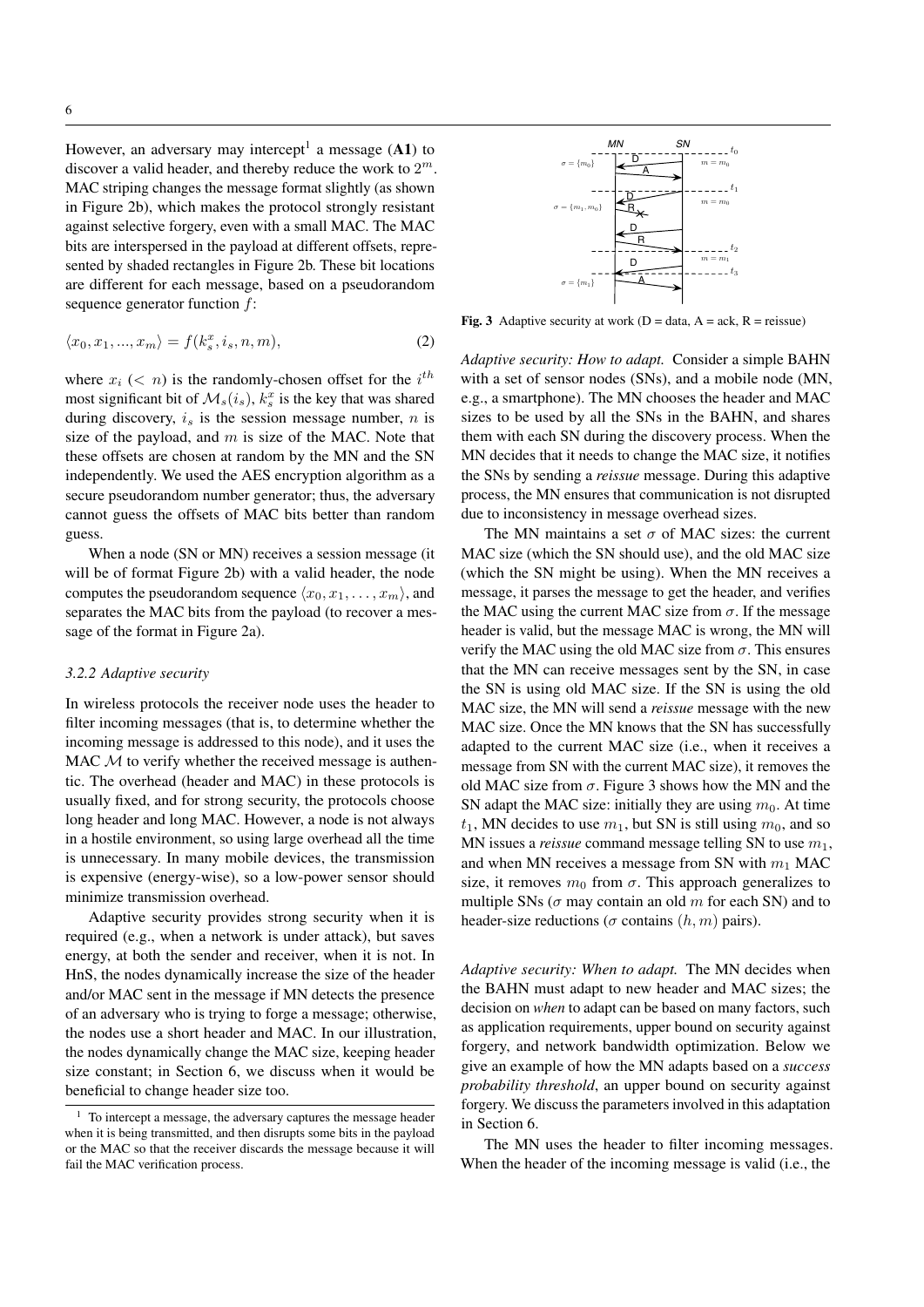header matches with one of the headers in the MN's address table), the MN does MAC verification to determine whether the message is authentic. If the MAC verification fails, it implies that either the incoming message was from the SN but got corrupted in transit, or that the message is of a neighboring BAHN that happened to use a header considered valid by the MN, or that the message is a forgery attempt. It is hard for the MN to distinguish between these three cases. We take a cautious approach, and consider a failed MAC verification to be a forgery attempt.

In adaptive security MN dynamically changes the header and MAC sizes to save energy and to maintain a certain level of security. We can define this certain level of security as: the probability that an adversary will successfully forge a message with any of those headers should always be below  $\beta$ , where  $\beta$  is chosen by the application.

The SN's lifespan (perhaps years) can be divided into  $n$ time periods; thus, lifespan of the sensor =  $\sum_{i=1}^{n} T_i$ , where  $T_i$  is the duration of period i in SN's life span. Let  $\rho$  be our chosen successful forgery probability threshold for each time period. To maintain the security guarantee that an adversary's success probability is never greater than  $\beta$ , we choose  $\rho$  such that:

<span id="page-6-1"></span>
$$
\beta \ge 1 - (1 - \rho)^n \tag{3}
$$

Now, for a given  $\rho$ , the HnS adaptive security technique should adapt such that the successful forgery probability for every time period is less than  $\rho$ , regardless of the number of forgery attempts by an adversary.

The MN tracks the number of failed MAC verifications. The probability that one failed MAC verification would succeed (that is, probability of a successful forgery given that the adversary guessed the header correctly) is  $2^{-m}$ , where m is the MAC size. Thus, the probability of successful forgery in x failed MAC verifications,  $P = 1 - (1 - 2^{-m})^x$ . To achieve  $P \leq \rho$ , x should be

<span id="page-6-3"></span>
$$
x \le \frac{\log\left(1 - \rho\right)}{\log\left(1 - 2^{-m}\right)} = \alpha, \text{ the threshold} \tag{4}
$$

Thus, if the number of failed MAC verifications exceeds the threshold  $(\alpha)$ , the MN increases the MAC size. Although the MN will not accept messages with the old MAC size during the current time period, if the message is valid the MN sends a reissue command to indicate a change in MAC size.

The MN falls back to a smaller MAC size after the time period T expires. The MN can choose to keep T and  $\rho$  constant, but it can improve performance by initially choosing ρ close to β and then varying ρ and T for future time periods, to maintain the condition in Equation [3](#page-6-1) throughout the lifespan of the sensor.

## <span id="page-6-0"></span>4 Security and privacy analysis

In this section, we explain how HnS achieves the security properties mentioned in Section [2.3.](#page-2-4)

## 4.1 Node anonymity ([SP1](#page-2-0)) and Data Confidentiality ([SP2](#page-2-5))

If two messages to/from a node are indistinguishable from random bits, then an adversary cannot link them, and hence they provide [SP1](#page-2-0) and [SP2](#page-2-5). HnS uses the same cryptography primitives as SlyFi for computing the header and MAC in the messages. Pang provides a formal analysis for indistinguishability of headers and MACs in SlyFi [\[14\]](#page-12-13), and we need only show that our optimizations do not compromise that indistinguishability.

HnS discovery messages improve on SlyFi in that HnS discovery messages are generated using different nonce values, while SlyFi discovery messages use the same nonce for certain period, making linking obvious during that period. Therefore, it is easy to see that the discovery message of HnS provides strictly better indistinguishability than SlyFi.

HnS session messages differ from SlyFi in two ways: (1) the header and MAC are truncated, and (2) the MAC is striped. We argue that these changes do not compromise the indistinguishability of SlyFi.

Claim 1. *A truncated* h*-bit header and* m*-bit MAC is as indistinguishable from random bits as the original* n*-bit header and n-bit MAC (* $h < n$  *and*  $m < n$ ).<sup>[2](#page-6-2)</sup>

Proof. Suppose not. Then, an adversary can distinguish more easily the *n*-bit headers or MACs from random bits, by just looking at the first  $h$ -bits (for header) or  $m$ -bits (for  $MAC$ ). Contradiction.

Claim 2. *The plaintext+MAC of HnS is as indistinguishable from random bits as the original without MAC-striping.*

Proof. The MAC scheme of SlyFi is a special case of HnS; choose a pseudorandom sequence generator that does not change the locations of the original MAC bits. Therefore, an adversary who can break the indistinguishability of HnS should be able to break that of SlyFi.  $\Box$ 

By Claim 1 and 2, the whole packet of HnS is as indistinguishable from random bits. Therefore, HnS provides as high confidentiality and unlinkability as SlyFi.

## 4.2 Data integrity and authenticity ([SP3](#page-2-6))

HnS prevents unauthorized changes to the header or payload by use of a message authentication code (MAC). Nonetheless,

<span id="page-6-2"></span><sup>&</sup>lt;sup>2</sup> A string is said indistinguishable from random bits if any computationally bounded adversary cannot guess correctly whether the string is truly random or not with a non-negligibly higher probability than the probability that she guesses incorrectly. The formal treatment of this security property can be found in [\[14\]](#page-12-13).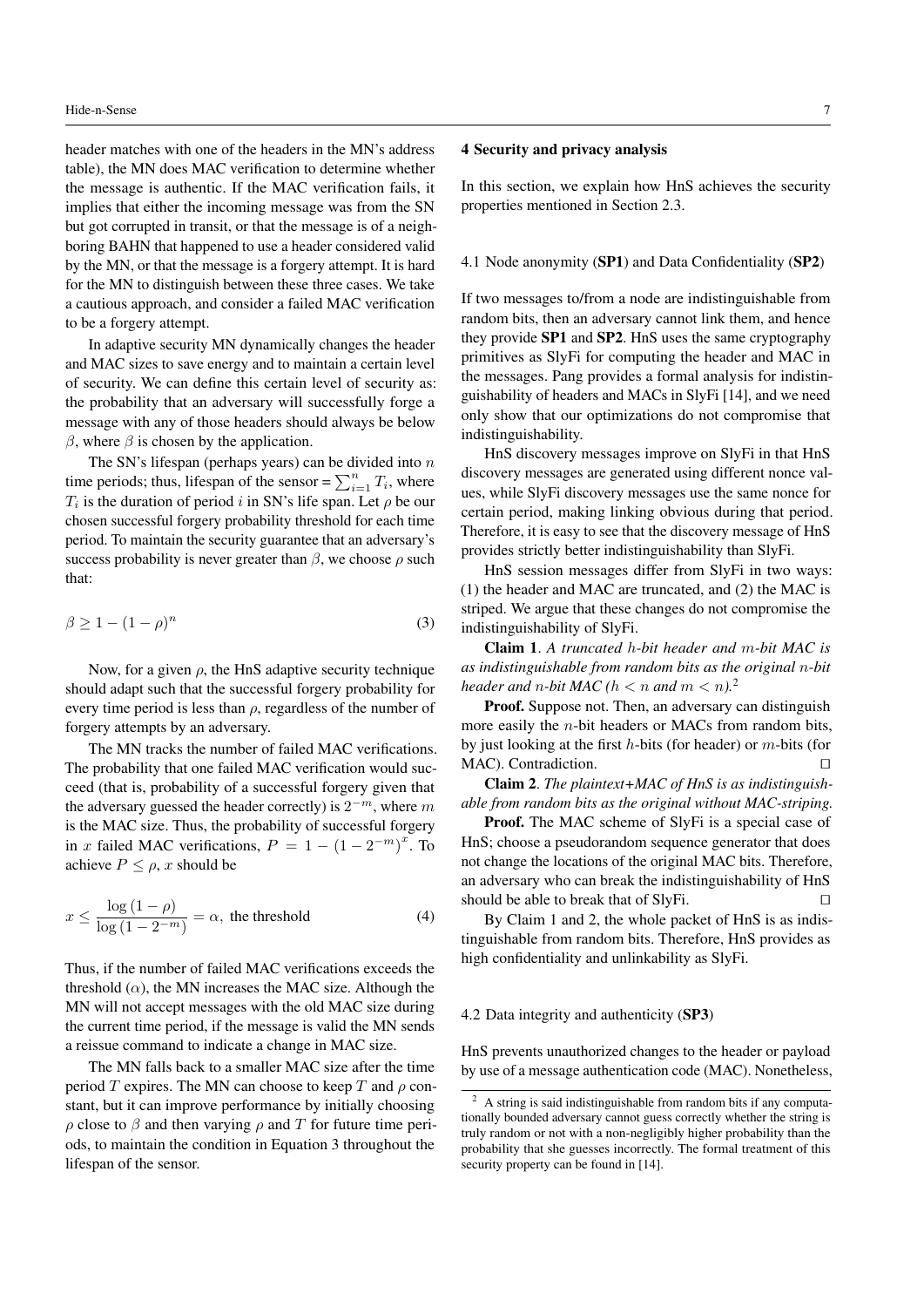the adversary may attempt to alter the message content or construct a new message without being detected; such an attack is called *forgery attack*. We consider two types of forgery attacks: *selective forgery* (when the adversary tries to get the receiver to accept a message with a payload of his choice), and *existential forgery* (when the adversary tries to get the receiver to accept a message with any payload).

Selective forgery: In selective forgery the adversary tries to find the corresponding MAC for a chosen payload (i.e., ciphertext).[3](#page-7-0) Since the adversary does not know the MAC key (shared at discovery), the adversary must pick a random MAC out of  $\{0, 1\}^m$ , where m is the length of the MAC.

It may be possible to do better than random to guess a MAC, by exploiting a weakness in a crypto algorithm or its implementation (i.e., using cryptanalysis), but we use a standard algorithm (AES) and an existing hardware implementation, and assume the adversary cannot break them. If these algorithms later are broken, any suitable crypto algorithm may be substituted for AES. It is, however, important to assess whether our techniques provide any additional information to an adversary that can help him do better than random. In MAC striping, no additional bits are transmitted in a packet; the MAC bits are intermixed in the payload based on a pseudorandom sequence, which is computed independently by the sender and receiver. In adaptive security an adversary may attempt to learn the adaptation parameters, but these parameters are independent of the crypto algorithm or its encryption keys, so knowing these parameters does not enable the adversary to improve its ability to guess a MAC.

The HnS discovery messages use a 128-bit MAC, so it is secure against selective forgery. The HnS session protocol, however, uses a small-sized MAC. Without MAC striping (Figure [2a](#page-4-1)), the probability that the attacker succeeds in selectively forging a session message with one random guess is  $2^{-m}$ . With MAC striping (Figure [2b](#page-4-1)), the MAC bits are interspersed with the payload bits at locations de-termined by Equation [2.](#page-5-2) Without knowing the key  $k_x^s$  and the message number  $j$ , it is computationally hard for the adversary to know which bits among the  $(\ell + m)$  bits are the MAC bits, where  $\ell$  is the length of the payload. Therefore, to forge a message of his choice, the adversary has to guess the matching MAC bits out of  $2<sup>m</sup>$  possibilities, and MAC-bit locations out of  $\binom{\ell+m}{m}$  possible MAC-bit locations, making the probability of success  $\frac{1}{2^m {\binom{\ell+m}{m}}}$ . To illustrate: when the payload is 10 bytes long and the MAC is 2 bytes long (i.e.,  $\ell = 80, m = 16$ , the success probability of selective forgery without MAC striping is  $2^{-16}$ , and with MAC striping it becomes approximately  $2^{-75}$  (since  $\binom{96}{16} \approx 2^{59}$ ). Therefore,

the MAC striping technique drastically decreases the success probability of selective forgery (from  $2^{-16}$  to  $2^{-75}$  in the example) without increasing the MAC size.

Existential forgery: In existential forgery the adversary tries to find any matching payload-MAC pair that the MN would accept; the adversary has no control over the payload content. Among the  $2^{\ell+m}$  possible payload-MAC pairs,  $2^{\ell}$  are matching payload-MAC pairs. Without knowing the MAC key, the adversary can only guess, and the success probability of such a random guess is  $2^{-m}$ .

The HnS discovery protocol uses a 128-bit MAC, so it is secure against existential forgery. For the HnS session protocol, the work required for existential forgery is the same  $(i.e., 2<sup>m</sup>)$  with and without MAC striping if the guess is made uniformly at random. The HnS session protocol uses adaptive security to ensure that the probability of a successful existential forgery is never greater than  $\beta$  (as described in Section [3.2.2\)](#page-5-3).

Remark about adversary and our analysis: In our analysis we assume a very powerful adversary who discovers the header of messages by observing the message header and at the same time corrupting the message. This attack requires specialized hardware and skills, and even so, to target a user, the adversary needs to know which message to observe, which is hard since HnS messages are unlinkable. In practice, adversaries will not know the headers, and hence, the work required to selectively or existentially forge a message increases by a factor of  $2^h$ , where h is the header length.

#### 4.3 Data freshness ([SP4](#page-2-7))

Each message in the HnS protocol has an encrypted header that contains the message sequence number. Recall that the MN maintains a hash table of headers of expected messages, and when it receives a message from the SN it removes all the headers with the sequence number less than the received message from the hash table. Thus, the MN will only accept messages in increasing order of their sequence number, achieving [SP4](#page-2-7).

#### 4.4 Efficient message filtering ([SP5](#page-2-8))

If the MN requires lots of processing to discard invalid messages, an adversary can launch a resource-exhaustion attack, where the adversary will try to drain the MN's battery by sending a stream of invalid messages. HnS uses the message filtering method proposed in SlyFi. The MN uses hash-table lookups to filter incoming messages, and it discards invalid messages (i.e., message with headers that are not available in the hash table). For any message that has a matching header in the hash table, the MN does MAC verification, and discards the message if the MAC verification fails. Both the

<span id="page-7-0"></span> $3$  For the adversary to inject sensor data chosen by itself, the adversary needs to compute the corresponding ciphertext, which is difficult because it requires knowledge of the encryption key and nonce. As a forgery attack, however, it suffices to make the MN accept the ciphertext chosen by the adversary, whatever the decrypted data might be.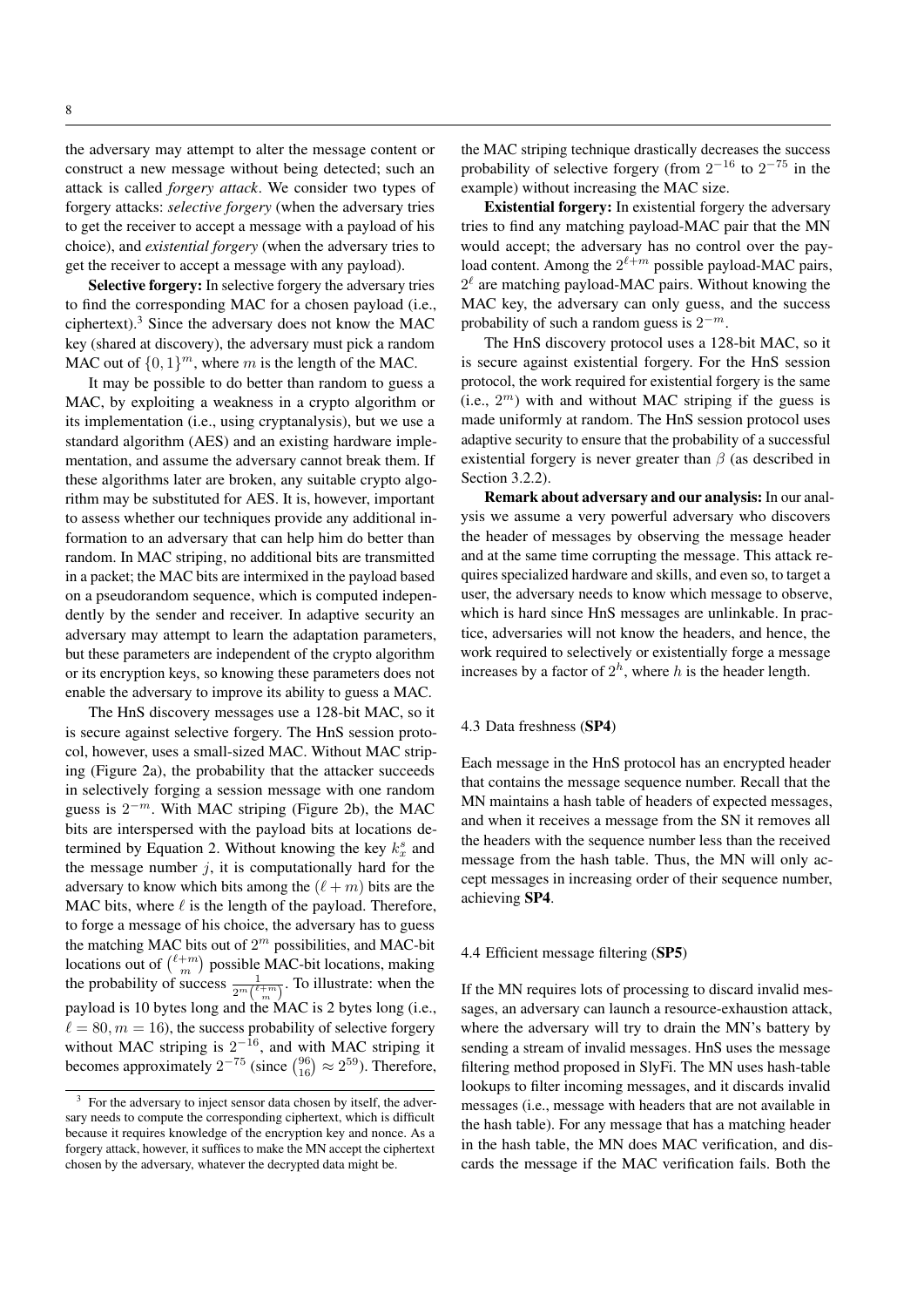operations (hash-table lookup and MAC verification) require negligible energy and processing time on the MN; on TI's Chronos device, on average, AES encryption (or decryption) and MAC verification on a 16 byte message takes  $0.57 \mu J$ and 2.94  $\mu$ J, respectively. Even if the adversary sends 100 attempts per second (which saturates the network in our implementation), it succeeds only in drawing 2.5% of the idle power, and on a smartphone MN the percentage would be far less. Thus, the message filtering mechanism is efficient enough to thwart resource-exhaustion attacks.

In terms of resource-exhaustion attack, the adversary's knowledge of the threshold  $x$  in Equation [4](#page-6-3) helps little. With the knowledge of  $x$ , the adversary can keep the MAC size at the maximum with the minimum cost; no message needs to be sent until the MAC size drops below the maximum. However, at the same time, the HnS will also save its energy for verifying the MAC field of attack messages. Therefore, for the sake of resource-exhaustion attack, it is the best strategy for the adversary to keep sending attack messages at the cost of its own energy for the attack.

#### 5 Evaluation

In this section, we describe our prototype implementation of HnS, and its evaluation. Our experiments measure the energy use and network performance of HnS as it adapts to forgery attempts from a synthetic adversary. We also compare the energy cost of HnS with SlyFi and SPINS [\[16\]](#page-12-14) (a security protocol for low-power wireless sensor networks).

To evaluate the efficacy of HnS, we implemented HnS on the eZ430 Chronos wireless wrist device [\[8\]](#page-12-15) from Texas Instruments, which integrates a 16-bit ultra low-power MCU (MSP430), a CC1101 wireless transceiver with hardware support for AES-128 encryption, 32KB flash, 4KB RAM, three integrated sensors (3-axis accelerometer, pressure, and temperature), and 255mAh battery, into a low-power wearable platform. We use the watch's sensors as a proxy for mHealth sensors in our experiments.

Using this hardware setup, we measure 1) HnS's ability to respond to an attack, and 2) HnS's impact on system energy usage.

### 5.1 Adaptive security

Our first experiment uses three Chronos watches, acting as an SN, an MN and an adversary. Using a watch as MN, instead of a phone, allows us to implement HnS at the link layer. The MN and SN use the HnS protocol, and the adversary tries to forge a message. Throughout the experiment we observe how the MN adapts to forgery attempts, and how the SN and MN coordinate the change in the number of security bits used.



<span id="page-8-0"></span>Fig. 4 HnS's adaptive security in response to an attack; as the attack begins, MN and SN increase their MAC size.

Experiment setup: The SN imitates a temperature sensor that sends a reading every 15 seconds; the sensor payload is 6 bytes. We assume an unusually strong attacker, who knows the headers in MN's table. (As mentioned earlier, such an attack requires intercepting packet headers, which is extremely difficult.) The adversary attempts to forge messages for 10 minutes at a rate of 100 forgery attempts per second (this rate saturates the wireless channel), after which communication returns to normal.

Figure [4](#page-8-0) shows the result of this experiment. The number of security bits used is shown over time for the MN and SN under HnS, and for SPINS [\[16\]](#page-12-14). SPINS is a security protocol for wireless sensors, and we use SPINS as a benchmark for comparison. SPINS uses a 64-bit MAC as protection against message forgery. When not under attack, HnS achieved much lower overhead than SPINS. During the attack, HnS increased its overhead; however, the overhead never needed to be raised to SPINS's level. During the experiment, both the MN and SN start using a 2-byte header and 3-byte MAC (total overhead  $= 40$  bits). The MN chooses  $\beta = 2^{-24}$ ,  $\rho = 2^{-16}$  and  $T = 30$  min. At time  $t = 60$  the attacker begins sending messages with random payload-MAC bits but using a header it knows is in the MN's hash table. Such a strong attacker only has to transmit 256 messages to force the MN to increase its MAC size, m (see Equation [4\)](#page-6-3). After the MN increases  $m$  to 32 bits, the attacker must send  $2^{16}$  messages before m increases again, but the attack ends before that. After the attack has ended, the MN and SN both slowly return to their previous security level after time T.

In the experiment, the attack lasted 10 minutes. Figure [5](#page-9-0) shows how HnS would adapt if a persistent attack were to continue indefinitely. Over time, the MN will continue to use more security bits in response to continued forgery attempts (represented as a log-scale on  $x$ -axis; the  $x$ -axis also represents the duration of attack, since attack rate is constant). The  $y$ -axis represents the security bits used by the protocol's header and MAC (i.e.,  $h + m$ ). In the plot, the initial overhead is set to 48 bits, and the probability that a forgery succeeds is set to  $2^{-16}$  (i.e.,  $\rho = 2^{-16}$ ). The plot also compares HnS's overhead to that of the SlyFi (256-bit) and SPINS (64-bit) protocols. In *theory*, HnS will eventually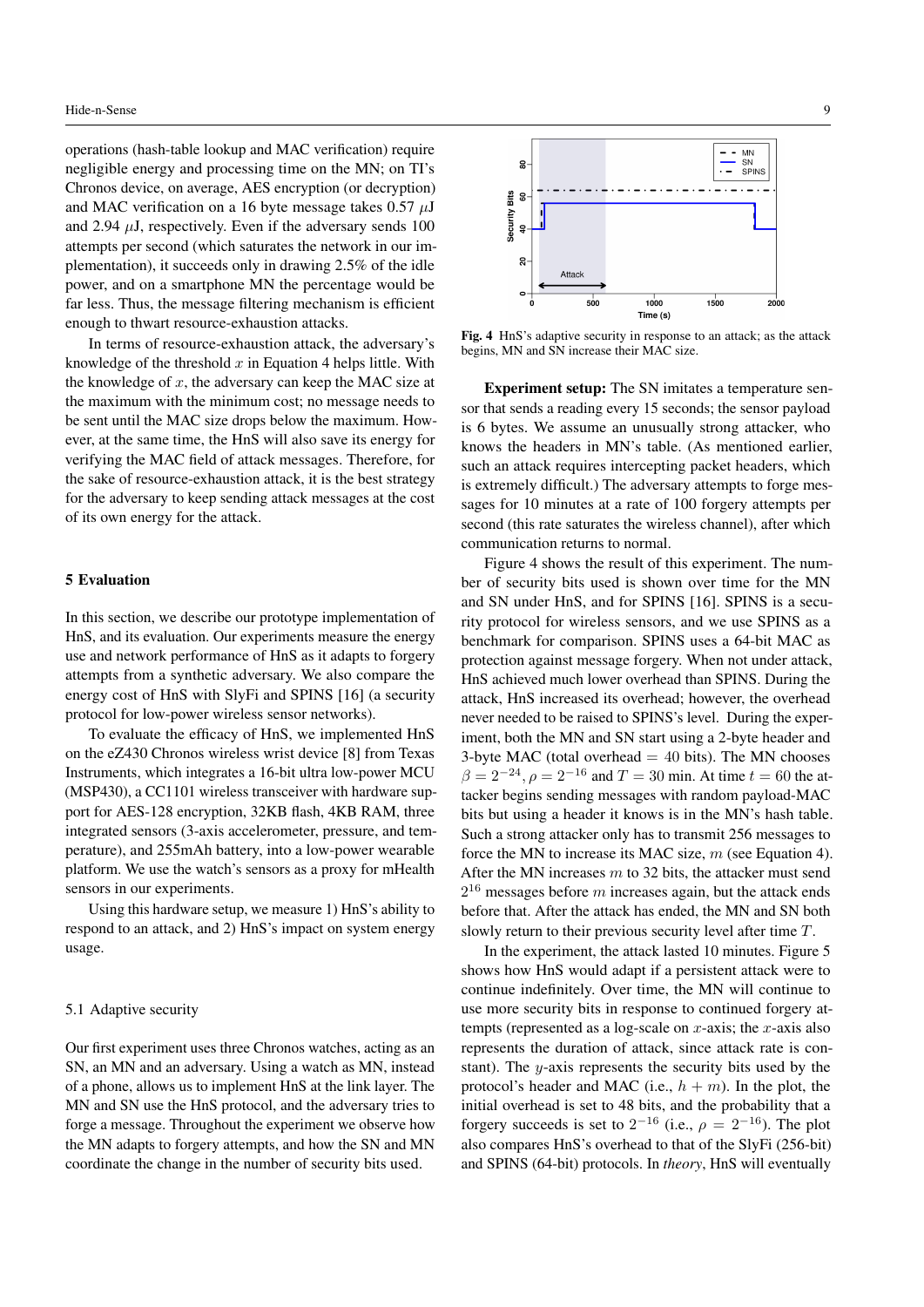

<span id="page-9-0"></span>Fig. 5 Projection of how HnS would adapt if a forgery attack continues till infinity

<span id="page-9-1"></span>Table 2 Comparing energy cost of three protocols

|                                   | SlvFi        | <b>SPINS</b> | HnS                    |  |
|-----------------------------------|--------------|--------------|------------------------|--|
| Transmissions overhead            | $256$ -bit   | 64-bit       | $40$ -bit <sup>1</sup> |  |
| Security and Privacy <sup>2</sup> | Yes          | Nο           | Yes                    |  |
| Energy $(J)^3$                    | 0.78(0.013)  | 0.39(0.013)  | 0.38(0.01)             |  |
| Battery life                      | 52.33 (1.27) | 103.6(3.74)  | 107(2.75)              |  |
| $1 -  \sim$ $\sim$<br>.           |              |              |                        |  |

<sup>1</sup>HnS overhead can vary between 16 and 256 bits.

<sup>2</sup>Whether the protocol achieves the goals described in Section [2.3.](#page-2-4)

<sup>3</sup>Mean (and standard-deviation) of 10 trials.

incur the same overhead as SlyFi; however, we don't expect any attack, any device, or even the Earth, to last that long.

# <span id="page-9-3"></span>5.2 Energy analysis

Our second experiment measures the energy required to run a SlyFi-like privacy-preserving wireless protocol, SPINS-like protocol, and HnS. To measure energy for SPINS and SlyFi, we implemented a simple protocol that uses the SPINS and SlyFi message format, but involves no encryption or security features. This gives us a slightly lower energy consumption values for these protocols than they actually would consume.

We simulated the traffic produced by a six-electrode ECG sensor, which sends 10-byte messages (a timestamp and 1 byte per electrode) at a rate of 10 Hz, for 60 seconds. We measured the energy consumed by the SN using a Monsoon power monitor [\[13\]](#page-12-16). Table [2](#page-9-1) shows the average energy consumed by each protocol. Since communication cost dominated the energy consumption, among the three protocols, the HnS protocol had the least overhead and hence it consumed less power and had greater battery life. Compared to SlyFi, HnS provides similar security and privacy properties at about half the energy cost, and compared to SPINS, HnS provides more security and privacy properties with no compromise in sensor life. Such substantial improvements are important in the context of continuously-worn health sensors.



<span id="page-9-2"></span>Fig. 6 Packet loss for different protocols in presence of an adversary. Each point is a mean of 5 trials, with error bars showing 1 standard deviation.

#### 5.3 Network performance

Our third experiment measures packet loss in the presence of an adversary. The setup is similar to the second experiment, except that we introduce an adversary who is trying to forge messages by sending random messages, and we measure packet loss rate instead of energy. The SN, the MN, and the adversary were placed about 1.2 meters from each other. At the start of the experiment, the adversary began transmitting packets at a fixed rate. The SN then began sending Data packets to MN for 1 minute, at the rate of 5 messages per second, and expected an ACK from the MN for every Data packet. The total number of transmitted packets is the sum of the number of Data packets transmitted by the SN and the number of ACKs sent by the MN. The total number of lost packets is the sum of the number of lost Data packets (i.e., Data packets sent by the SN but not received by the MN) and the number of lost ACKs. Thus, the packet-loss ratio is the ratio of the total number of lost packets to the total number of transmitted packets. We repeat this experiment 5 times for each protocol (HnS, SPINS, and SlyFi) and transmit rate.

Figure [6](#page-9-2) shows the average packet-loss percentage for the three protocols for different adversary rates. The large overhead of SlyFi explains its higher packet loss: larger packets are more susceptible to collisions with the adversary's packets. Thus, the large overhead not only consumes more transmission energy, it also causes more retransmissions due to packet losses in a congested network, causing sensors to expend more energy. SPINS and HnS are designed for sensor networks, have smaller overhead, and incur less packet loss.

### 5.4 Microbenchmarks

We measured the time and energy required for encrypting 16 bytes, computing a AES CMAC for 16 byte message, and updating the hash table in HnS. We ran each of the above operations 1000 times and measured the time and energy. Table [3](#page-10-2) shows the time and energy required for one operation of each type. As shown in the table, these operations use negligible energy, and have almost no impact on the sensors'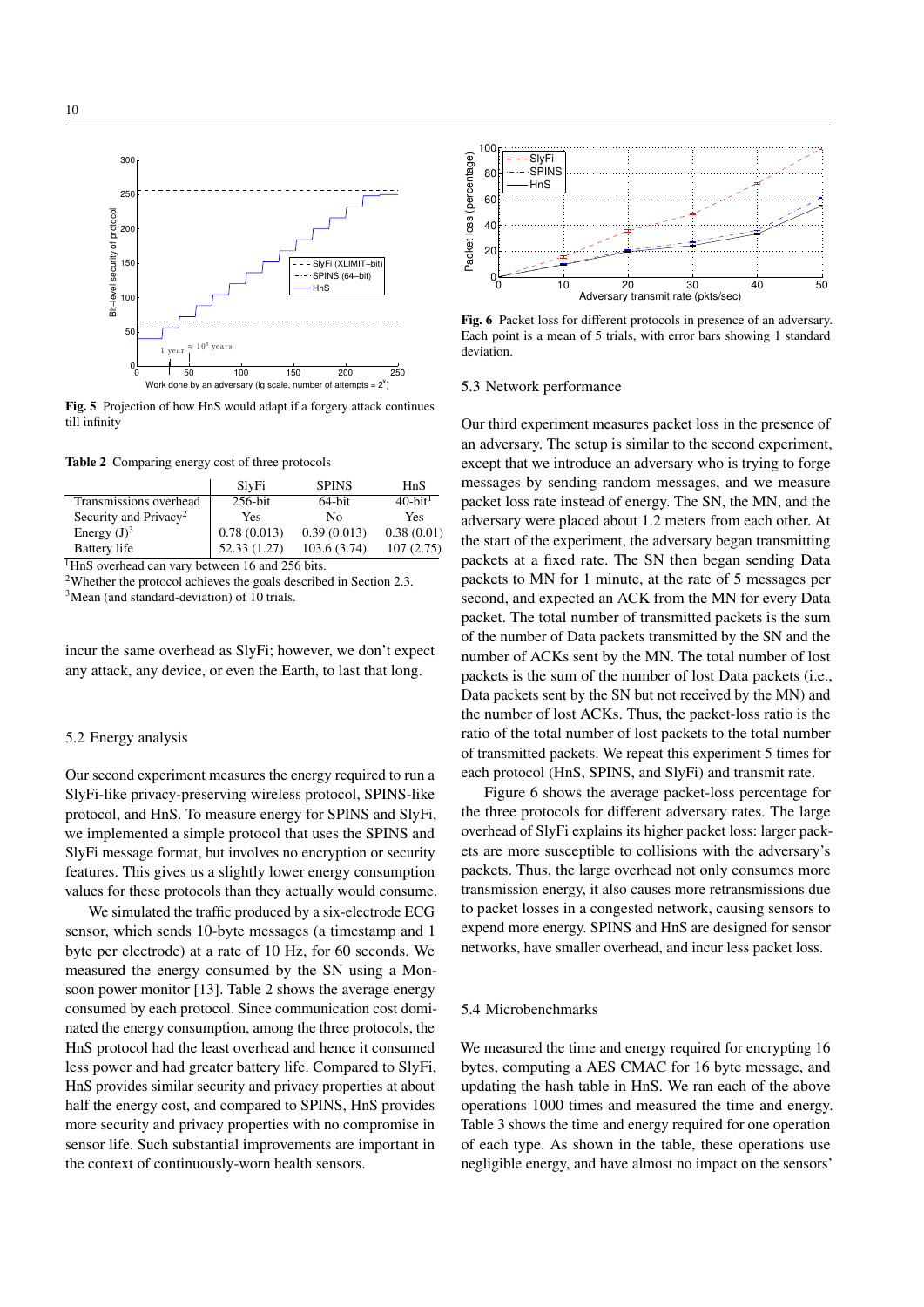|                   | Time in msec | Energy in $\mu$ J |
|-------------------|--------------|-------------------|
|                   | mean (stdev) | mean (stdev)      |
| AES encryption    | 0.07(0.0014) | 0.57(0.011)       |
| <b>AES CMAC</b>   | 0.37(0.0021) | 2.94(0.011)       |
| Hash table update | 0.32(0.0041) | 2.41(0.030)       |

<span id="page-10-2"></span>Table 3 Time and energy required for encrypting 16 bytes, computing CMAC of a 16 byte long message, and updating the MN's hash table in HnS. Mean (and standard-deviation) of 10 trials.

battery life. For instance, encrypting and computing MAC for each message in the experiment described in Section [5.2](#page-9-3) would reduce the expected battery life of the sensor by less than 1 minute.

#### <span id="page-10-0"></span>6 Discussion

*HnS for other domains* Although we proposed HnS as a privacy measure for mHealth systems, one may apply HnS to other kinds of systems, even to non-sensing systems. For example, without modification, HnS can provide its privacypreserving mechanism to any system where multiple nodes report data to a paired sink node within one-hop distance. Extending HnS to different topologies such as multi-hop networks and its scalability in such settings, are beyond the scope of this paper.

*Forgery attacks on SN.* In the sections above, we describe forgery attacks only on the MN because there is only a very small attack window for the SN; the MN never initiates communication and thus the SN rarely listens for messages. The SN's radio is on only when it is waiting for an ACK, seeking for only one particular header in the incoming message (unlike the MN who has to match the header of incoming message with all the headers from the hash table). Thus, an adversary will have one chance to forge an ACK, and the success probability for that is  $2^{-(h+m)}$ . Moreover, since the entire packet (including header) is encrypted it is hard for an adversary to attack a particular SN using information at the link layer. However, in a worst-case scenario, if the adversary does succeed in forging an ACK, the SN will think that its last message was successfully received by the MN, and it will not send that sensor data to the MN, and the MN may get one less data point. If an adversary wants to drain SN's battery he would have to have to corrupt all ACKs forcing the SN to do multiple retries – a denial of service type attack, which is out of scope of this paper.

*Energy cost at MN.* Although energy consumption by the MN is a concern, in the preceding sections we focus on energy consumption in the SNs because MN has a large battery capacity and can be recharged daily. It is difficult to recharge SNs daily; users expect SNs to last weeks, if not for months.

*Selective vs. existential forgery.* In the context of mHealth sensing it should be easy for the MN to detect existential forgery attempts, because any message accepted and decrypted will produce arbitrary sensor data values, since the adversary has no control over the ciphertext payload. These values will likely be discarded due to semantic checks on the format or reasonable value range for such data. In case of selective forgery, the adversary can choose the ciphertext payload. Although the adversary cannot choose the underlying sensor data because he does not know the encryption key, he can use the previously observed ciphertexts to generate (or choose) a ciphertext that will give a valid sensor data when the MN decrypts the ciphertext. Thus, it is important to have strong resistance against selective forgery in mHealth sensing, as provided by HnS.

<span id="page-10-1"></span>*Forgery probability and* ρ, T*.* In Section [3.2.2,](#page-5-3) T refers to the duration of time periods in a SN's lifespan (recall that we divide the SN's life span into a series of time periods). For simplicity (and without loss of generality), we assume that all time periods have the same duration  $(i.e., T)$ , but in practice they can be different. A period is a duration in an SN's life in which HnS can guarantee that the success probability of forgery will be less than  $\rho$  (for some chosen value of  $\rho$  for that period). We introduce this concept of time period in SN's life span to make brute-force attacks on HnS for small-sized MACs difficult.

In adaptive security, HnS increases the MAC size when an adversary attempts a forgery, and eventually HnS reduces the MAC size. An adversary can wait for the event when HnS reduces its MAC size, thereby attacking only when HnS is weakest. As a counter measure, once the MAC size is increased in a time period, HnS never reduces MAC size in that same time period. This delays the brute-force attack by a factor of  $\overline{T}$ , where  $\overline{T}$  is the average duration of all time periods. Thus, to delay such attacks, long time periods are desirable. However, longer time periods also mean that once MAC size is increased in a period, nodes have to use larger overheads for a longer time, which costs more energy.

 $\rho$  is the success probability of forgery in a given time period. Like  $T$ ,  $\rho$  can be different for different time periods. A small  $\rho$  implies that HnS has a small threshold (Equation [4\)](#page-6-3) for failed MAC verifications; thus, MN will increase its MAC size quickly in response to forgery attempts. Thus, it is desirable to have a small  $\rho$ , however,  $\rho$  is roughly inversely proportional to T, so, one needs to balance  $\rho$  and T. A careful study of this tradeoff is left for future work.

*Traffic-analysis.* Traffic-analysis attacks rely on linking messages to a particular source, and then using various analysis techniques to identify patterns in those messages that reveal some information about the source; thus, a protocol that provides true unlinkability defeats traffic analysis.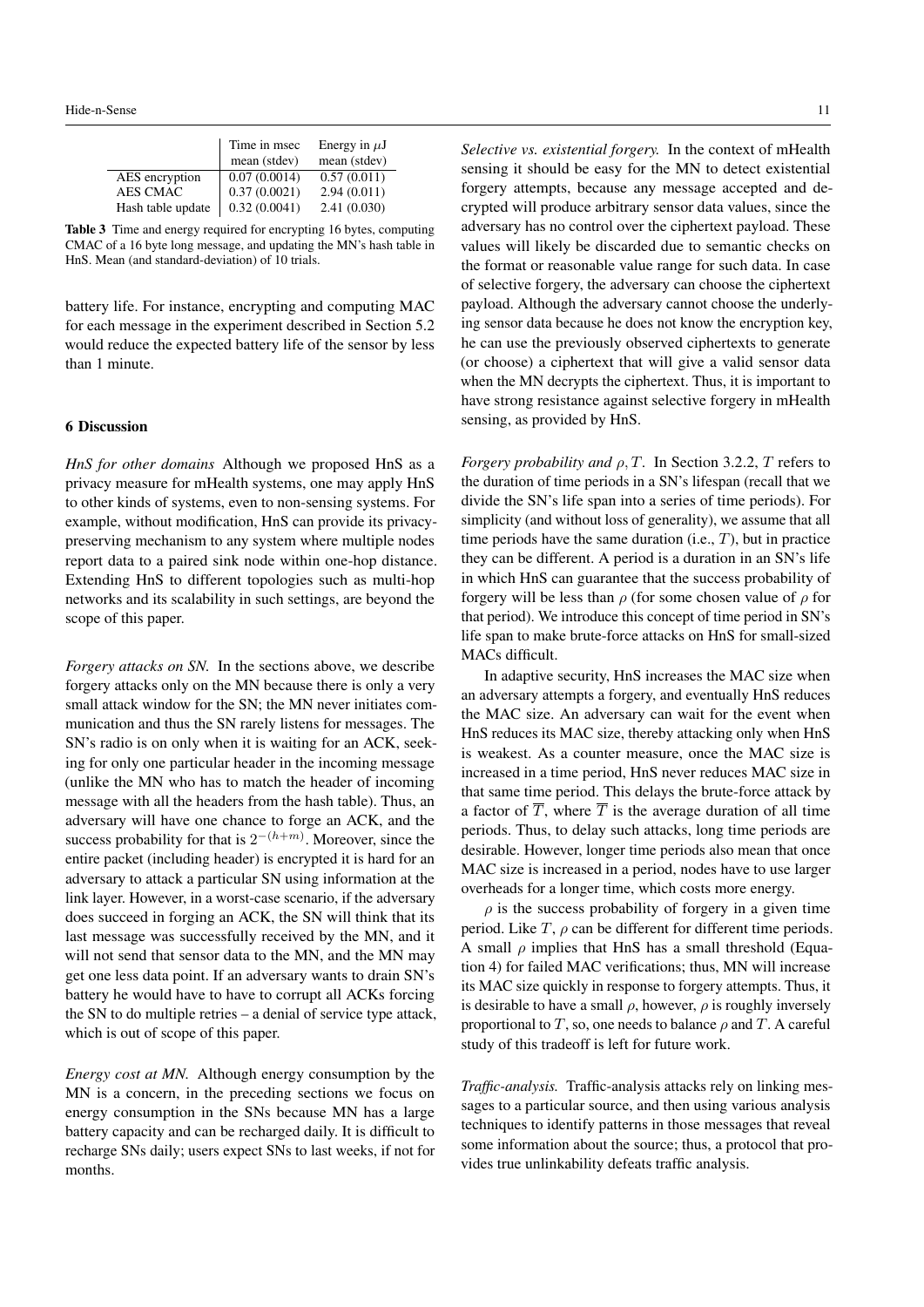In a BASN, there are two levels of linkability: node-level linkability, linking messages to a particular node in a BASN, and user-level linkability, linking the user's BASN traffic to the user, making users vulnerable to tracking. To provide node anonymity ([SP1](#page-2-0)) and prevent user tracking, a protocol must provide both node-level and user-level unlinkability.

HnS does not provide user-level unlinkability, nor do SPINS or SlyFi. HnS unlinkability is "weak": although messages cannot be linked based on message content, an adversary may be able to use message transmission timings and message sizes to link messages. HnS can provide strong node-level unlinkability by incorporating some countermeasures against traffic-analysis; for instance, Buttyan et al. [\[6\]](#page-12-17) propose one such countermeasure, traffic shaping, a technique that makes the message transmission pattern uniform for all nodes. However, one has to be careful when applying countermeasures that require message padding or dummy messages, which can be costly (energy-wise) for SNs.

*Limitations.* HnS is a link-layer protocol. It does not provide any defense at the PHY layer. An adversary may use PHYlayer fingerprinting to link together a set of transmissions from a node, breaking the unlinkability property. However, such attacks require special hardware, raising the bar for the adversary [\[15\]](#page-12-18).

### 7 Related work

Several research projects have proposed, and even demonstrated, prototypes for mobile healthcare sensing, but providing a comprehensive security and privacy solution that is energy-efficient for low-power sensors is still an open question. The HnS protocol that we present in this paper is part of the HnS architecture, which is our effort towards building such a complete solution.

*Privacy-preserving wireless protocols.* The class of privacypreserving wireless protocols (PPWP) represent all protocols that try to provide user privacy in a wireless network, by obfuscating any information in the transmission that an adversary can use to get some information about the user (or her device). There are several PPWP proposed in the literature [\[3,](#page-12-7) [10,](#page-12-8) [21,](#page-12-19) and their references]. We use techniques from SlyFi [\[10\]](#page-12-8) (a relatively strong PPWP), as a basis for comparison while evaluating the HnS protocol. Unlike SlyFi, our focus is to provide strong privacy and security with low energy overhead suitable for low-power sensors in a BASN. HnS differs in the following ways: 1) in HnS we made the resource requirement asymmetric between the two nodes involved in the protocol (that is, one node requires less resources than the other), so that even a lower-capability SN can participate without undue energy consumption; 2) HnS uses smaller header and MAC sizes, which improves energy

efficiency and network bandwidth, but to maintain strong security we use an adaptive security model and MAC striping; 3) we provide an energy evaluation for the protocol; 4) in HnS the nodes do not rely on synchronized clocks for discovery, reducing complexity, and allowing SNs to participate without a real-time clock.

Perrig et al. [\[16\]](#page-12-14) proposed the SPINS security protocol for low-power wireless sensors. They did not consider node privacy, however. To achieve data integrity and authentication, they propose using a constant-length 8-byte MAC. HnS uses less overhead (as low as 4 bytes), and adapts to network traffic changes to maintain a desired level of security.

*Adaptive protocols.* Prasad et al. [\[18\]](#page-12-20) suggested using three modes of security: low-level, medium-level, and high-level security; the different levels of security use different cipher algorithms. Depending on the user location (e.g., home vs. public place) or which devices the user is contacting (e.g., trusted vs. untrusted), the model will choose an appropriate security level. The different levels of security achieve different sets of properties, and they use different cipher algorithms. However, choosing the right level of security is not easy; for example, a familiar location (e.g., home) does not necessarily imply the absence of an adversary. Portilla et al. [\[17\]](#page-12-21) propose changing ECC parameters to provide different levels of security depending on the energy budget of the node. In practical settings, the SSL cipher suite provides one form of adaptive security; communicating parties negotiate the cryptographic algorithms to be used at the start of a session. All these three approaches described adapt cryptographic primitives (encryption or MAC algorithms) rather than reducing network overhead, which (as in HnS) would provide more energy savings than the proposed computational adaptation.

The hybrid security model proposed by Shon et al. [\[20\]](#page-12-22) is the closest work to our adaptive security model. In their adaptive scheme they propose using MAC of different sizes to provide different levels of security, which they choose according to the network characteristics (public, commercial, or private) and the data characteristics (application data or control data). Classifying data sensitivity and determining which level of security would be reasonable for a given data type, while reducing energy used, can be tricky. For mHealth sensing, where the medical data is considered sensitive, their approach would always choose the highest-level security, which would be energy inefficient. Our adaptive model, however, adapts the security level dynamically in response to an attack by an adversary; in the absence of an adversary HnS adapts to reduce the overhead and thus would naturally have lower overhead than Schon's approach.

## 8 Conclusion

We describe a framework for our Hide-n-Sense (HnS) system, which aims to provide a secure and private mHealth sens